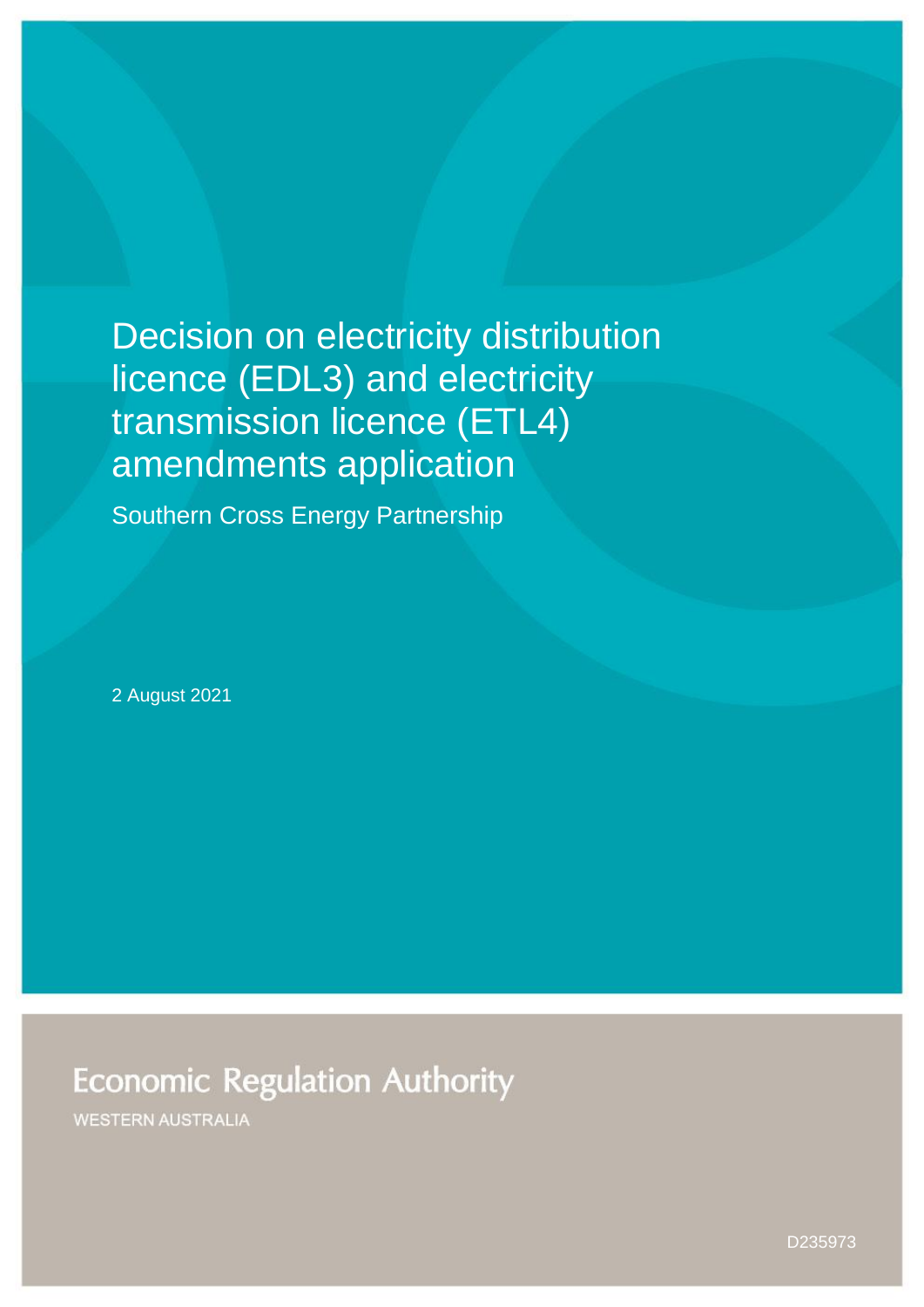#### **Economic Regulation Authority**

Level 4, Albert Facey House

469 Wellington Street, Perth WA 6000

**Telephone** 08 6557 7900

**Email** info@erawa.com.au

**Website** www.erawa.com.au

This document can also be made available in alternative formats on request.

National Relay Service TTY: 13 36 77

© 2021 Economic Regulation Authority. All rights reserved. This material may be reproduced in whole or in part provided the source is acknowledged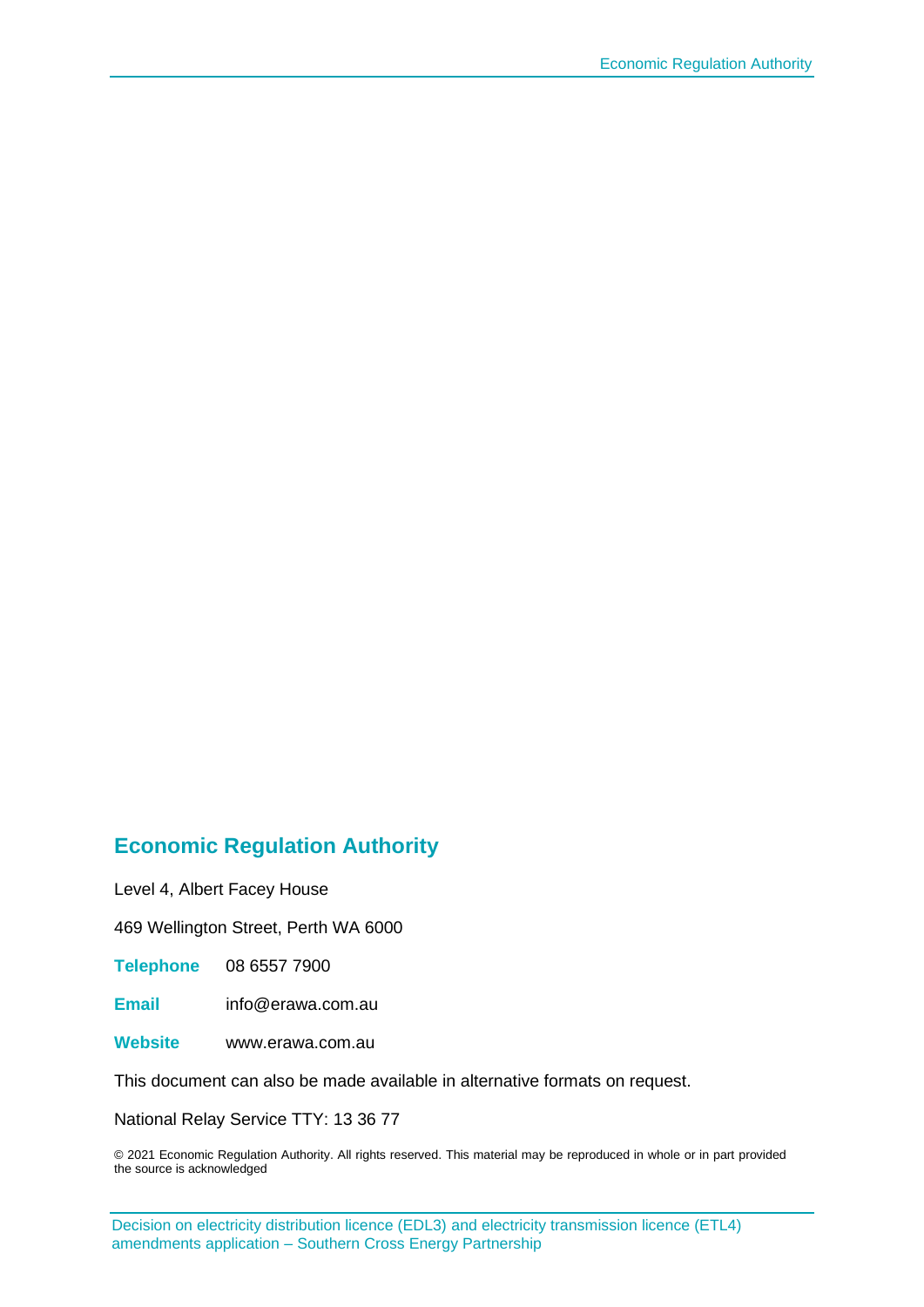## **1. Decision**

- 1. Pursuant to section 21 of the *Electricity Industry Act 2004*, the Economic Regulation Authority grants the amendment of TEC Desert Pty Ltd & TEC Desert No. 2 Pty Ltd's (trading as Southern Cross Energy Partnership) electricity distribution licence EDL3 and electricity transmission licence ETL4 to expand the licence areas.
- 2. Subject to their terms and conditions, the licences authorise Southern Cross Energy Partnership to provide electricity distribution and transmission services in the Southern and Northern Goldfields areas (as set out in operating area plans ERA-EL-109D, ERA-EL-110/1(C) and ERA-EL-110/2(D)).
- 3. The term of both amended licences is 30 years (the maximum period allowed by section 15(2) of the Electricity Act).
- 4. As required by section 23(1) of the Electricity Industry Act, the ERA will publish a notice of the amendment of the licences in the Government Gazette as soon as practicable.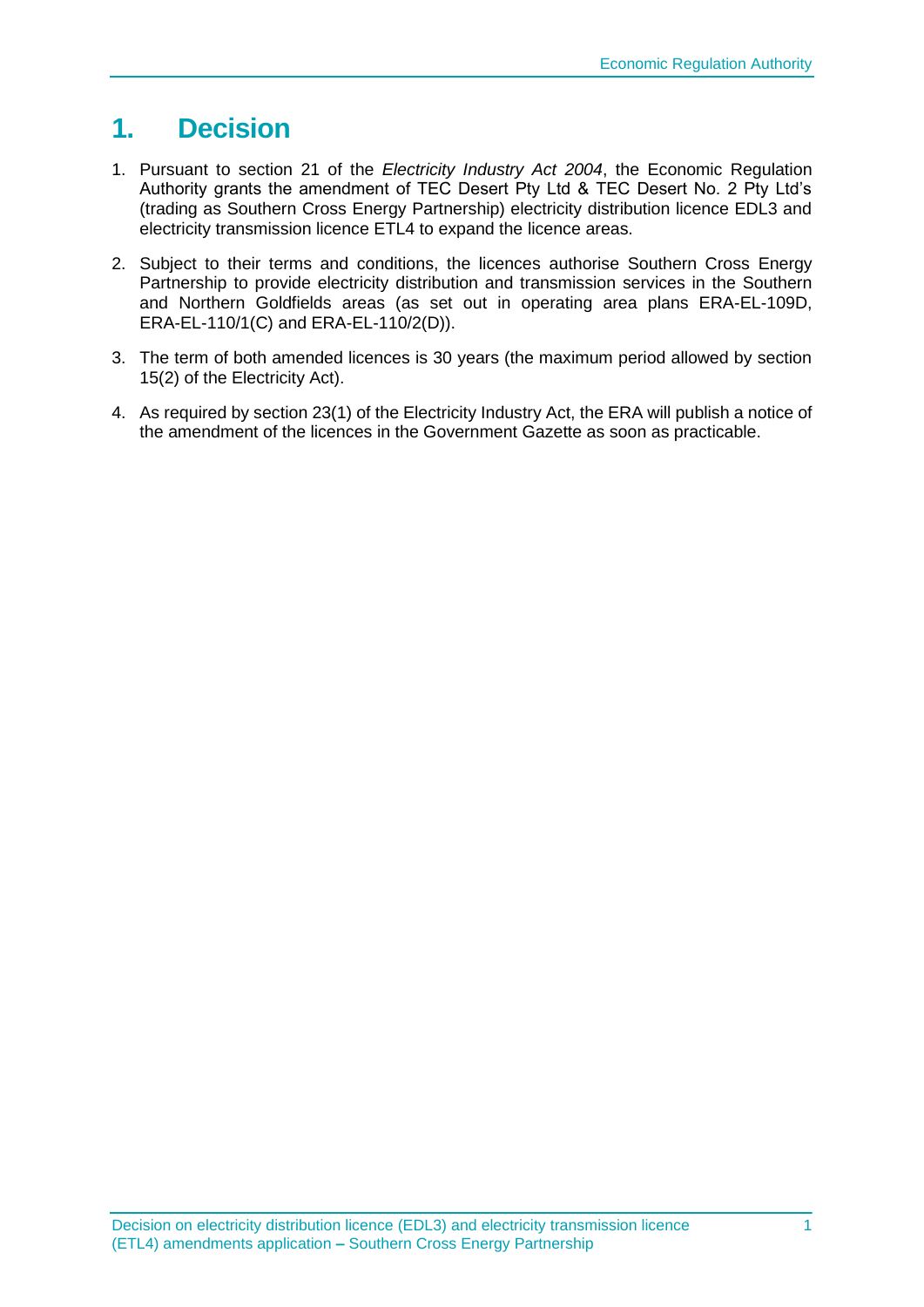# **2. Reasons**

#### **2.1 Licence amendment application**

- 5. On 13 May 2021, Southern Cross Energy Partnership applied to amend the licence areas of EDL3 and ETL4 to allow for the connection of two new solar farms and an energy storage system<sup>-1, 2</sup> The proposed amendments reflect the addition of the distribution and transmission infrastructure to connect the solar farms.
- 6. Southern Cross Energy Partnership will install a 20MW solar farm near Mount Keith which will be connected to its existing network via a new 33kV distribution line. The new point of supply to the EDL3 licence area will be located around 900 metres northeast of the Mount Keith Power Station along Southern Cross Energy Partnership's existing 33kV distribution line. The new distribution line will be extended from the existing distribution line for approximately 200 metres.
- 7. Southern Cross Energy Partnership will also install an 8.5MW solar farm near Leinster which will be connected to its existing network via a new 66kV transmission line. The new point of supply to the ETL4 licence area will be located approximately 2.9 kilometres southeast of the Leinster Power Station along Southern Cross Energy Partnership's existing 66kV transmission line. The new transmission line will be extended from the existing transmission line for approximately three kilometres.
- 8. Section 21 of the Electricity Industry Act states that the ERA may grant a licence amendment if the licence amendment application has been made in a form approved by the ERA and accompanied by the prescribed fee, and if the applicant has provided any additional information that the ERA may require for the proper consideration of the application.

### **2.2 Public consultation**

- 9. On 28 May 2021, the ERA sought public comment on the licence amendment application. The period for submissions closed on 18 June 2021.
- 10. The ERA did not receive any submissions.

### **2.3 Financial and technical assessments**

- 11. Section 19(1) of the Electricity Industry Act requires the ERA to assess the financial and technical capacity of an applicant when it grants, renews or transfers a licence. There is no requirement to perform this assessment for a licence amendment application.
- 12. If the ERA considers a licence amendment will result in a substantial change to a licensee's business, there is scope to require financial and technical assessments.

Southern Cross Energy Partnership's northern system is a standalone system that extends from Mount Keith to Leinster.

<sup>&</sup>lt;sup>2</sup> The construction and operation of the solar farms and the energy storage system is not part of the licence amendment application.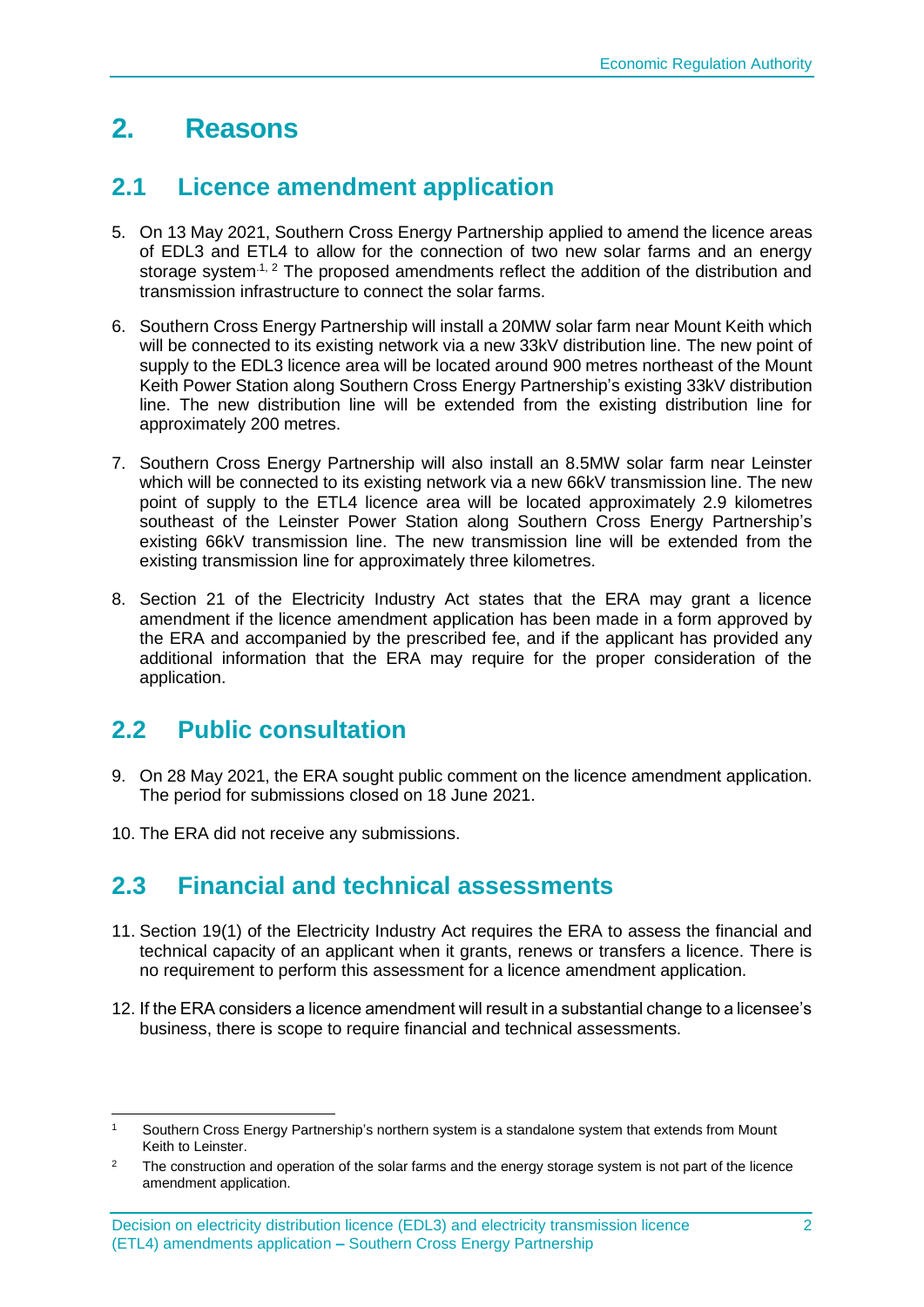13. The extension of EDL3's licence area by 200 metres and ETL4's licence area by three kilometres are minor amendments. The ERA does not consider these amendments to be a substantial change to Southern Cross Energy Partnership's business.

### **2.4 Assessment of public interest**

#### *2.4.1 Electricity Industry Act 2004*

- 14. Section 9 of the Electricity Industry Act requires that the ERA must not grant a licence amendment unless it is satisfied that it would not be contrary to the public interest to do so. Section 9(2) of the Electricity Industry Act states that, in making that decision, the ERA is to take into account the matters referred to in section 8(5) of the Electricity Industry Act, including:
	- a. Environmental considerations.
	- b. Social welfare and equity considerations, including community service obligations.
	- c. Economic and regional development, including employment and investment growth.
	- d. The interests of customers generally or of a class of customers.
	- e. The interests of any licensee, or applicant for a licence, in respect of the area or areas to which the order, if made, would apply.
	- f. The importance of competition in electricity industry markets.
	- g. The policy objectives of government in relation to the supply of electricity.

#### *2.4.2 Economic Regulation Authority Act 2003*

- 15. The ERA must also have regard to the matters set out in section 26(1) of the *Economic Regulation Authority Act 2003*: 3
	- a. The need to promote regulatory outcomes that are in the public interest.
	- b. The long-term interests of consumers in relation to the price, quality and reliability of foods and services provided in relevant markets.
	- c. The need to encourage investment in relevant markets.
	- d. The legitimate business interests of investors and service providers in relevant markets.
	- e. The need to promote competitive and fair market conduct.
	- f. The need to prevent abuse of monopoly or market power.
	- g. The need to promote transparent decision-making processes that involve public consultation.

<sup>&</sup>lt;sup>3</sup> The ERA has discretion to decide the weight it gives to each of the matters listed in section 26(1) of the ERA Act in making its decision.